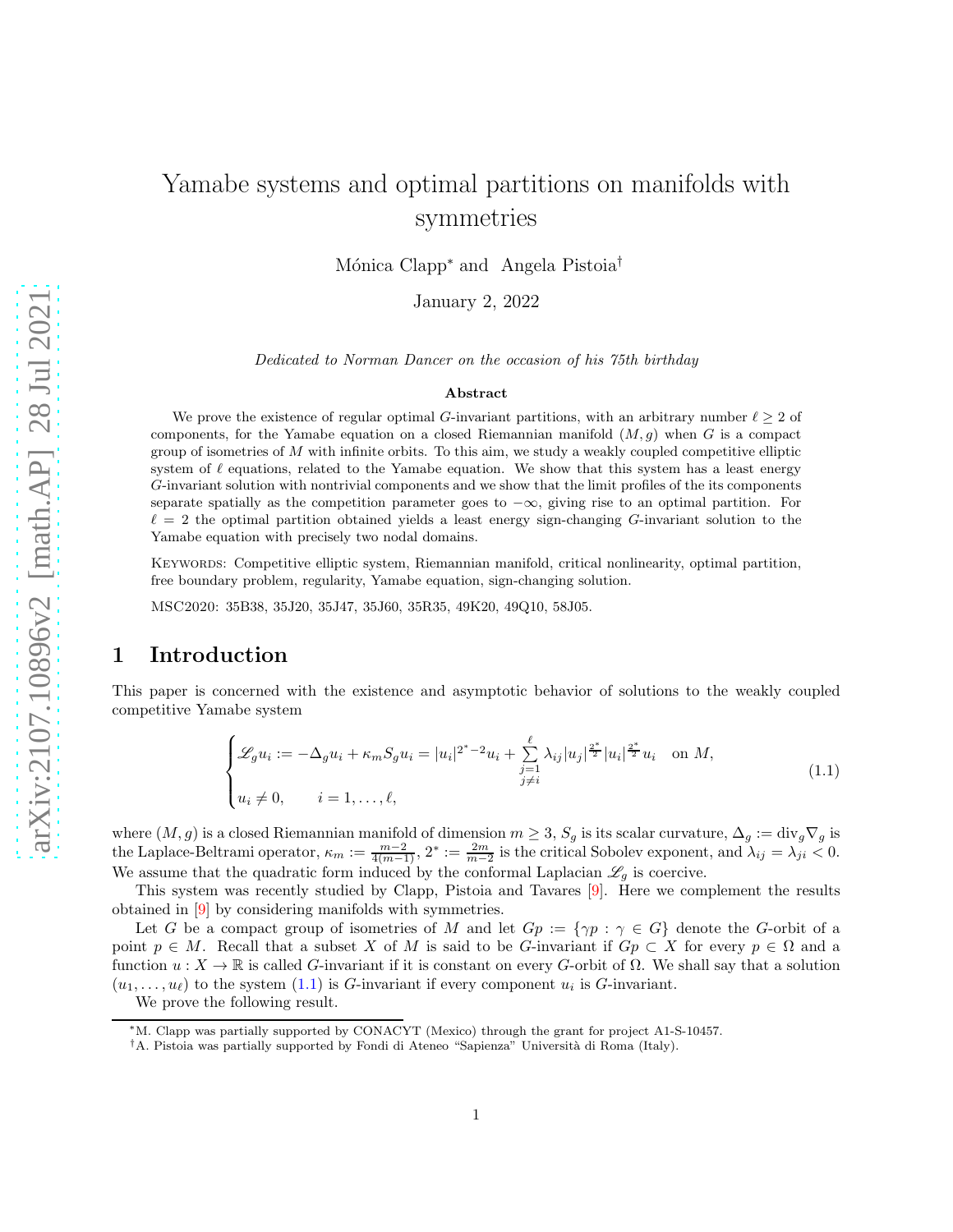<span id="page-1-3"></span>**Theorem 1.1.** If  $1 \leq \dim(Gp) \leq m$  for every  $p \in M$ , then the system [\(1.1\)](#page-0-0) has a least energy G-invariant solution and infinitely many G-invariant solutions.

To describe the limit profile of least energy G-invariant solutions to the system [\(1.1\)](#page-0-0) as  $\lambda_{ij} \to -\infty$ , we consider the Dirichlet problem

<span id="page-1-0"></span>
$$
\begin{cases} \mathcal{L}_{g}u = |u|^{2^{*}-2}u & \text{in } \Omega, \\ u = 0 & \text{on } \partial\Omega, \\ u \text{ is } G\text{-invariant,} \end{cases}
$$
 (1.2)

in a G-invariant open subset  $\Omega$  of M, and set

<span id="page-1-4"></span>
$$
c_{\Omega}^{G} := \inf \left\{ \frac{1}{m} \int_{M} |u|^{2^{*}} \, \mathrm{d}\mu_{g} : u \neq 0, \ u \text{ solves (1.2)} \right\}.
$$
 (1.3)

Let  $\mathcal{P}_{\ell}^G := \{ \{ \Omega_1, \ldots, \Omega_{\ell} \} : \Omega_i \neq \emptyset \text{ is a } G\text{-invariant open subset of } M \text{ and } \Omega_i \cap \Omega_j = \emptyset \text{ if } i \neq j \}.$  We shall say that  $\{\Omega_1,\ldots,\Omega_\ell\} \in \mathcal{P}_\ell^G$  is an optimal  $(G,\ell)$ -partition for the Yamabe equation

<span id="page-1-1"></span>
$$
\mathcal{L}_{g}u = |u|^{2^{*}-2}u \qquad \text{on } M,
$$
\n(1.4)

if

$$
\sum_{i=1}^{\ell} c_{\Omega_i}^G = \inf_{\{\Theta_1,\dots,\Theta_{\ell}\} \in \mathcal{P}_{\ell}^G} \sum_{i=1}^{\ell} c_{\Theta_i}^G.
$$

The relation between variational elliptic systems having large competitive interaction and optimal partition problems was observed by Conti, Terracini and Verzini in [\[12,](#page-10-1) [13\]](#page-10-2) and Chang, Lin, Lin and Lin in [\[5\]](#page-9-0), and has been extensively studied since. An ample list of references is given in [\[9\]](#page-10-0). Our next result describes this relation for the system  $(1.1)$ .

<span id="page-1-2"></span>**Theorem 1.2.** Assume  $1 \leq \dim(Gp) < m$  for every  $p \in M$ . Let  $\lambda_n < 0$  be such that  $\lambda_n \to -\infty$ . For each  $n \in \mathbb{N}$ , let  $(u_{n,1},...,u_{n,\ell})$  be a least energy G-invariant solution to the system [\(1.1\)](#page-0-0) with  $\lambda_{ij} = \lambda_n$  for all  $i \neq j$ , such that  $u_{n,i} > 0$  for all  $n \in \mathbb{N}$  and  $i = 1, \ldots \ell$ . Then, after passing to a subsequence, we have that

(i)  $u_{n,i} \to u_{\infty,i}$  strongly in  $H_g^1(M) \cap \mathcal{C}^{0,\alpha}(M)$  for every  $\alpha \in (0,1)$ , where  $u_{\infty,i} \geq 0$ ,  $u_{\infty,i} \neq 0$ , and  $u_{\infty,i}|_{\Omega_i}$ is a least energy G-invariant solution to the problem  $(1.2)$  in  $\Omega_i := \{p \in M : u_{\infty,i}(p) > 0\}$  for each  $i = 1, \ldots, \ell$ . Moreover,

$$
\int_M \lambda_n u_{n,i}^{\frac{2^*}{2}} u_{n,j}^{\frac{2^*}{2}} \to 0 \quad as \quad n \to \infty \quad whenever \ i \neq j.
$$

- (ii)  $u_{\infty,i}$  is G-invariant and  $u_{\infty,i} \in \mathcal{C}^{0,1}(M)$  for each  $i = 1, \ldots, \ell$ .
- (iii)  $\{\Omega_1,\ldots,\Omega_\ell\} \in \mathcal{P}_\ell^G$  and it is an optimal  $(G,\ell)$ -partition for the Yamabe equation on  $(M,g)$ . In particular, each  $\Omega_i$  is connected.
- $(iv)$   $M \setminus \bigcup_{i=1}^{\ell} \Omega_i = \mathscr{R} \cup \mathscr{S}$ , where  $\mathscr{R} \cap \mathscr{S} = \emptyset$ ,  $\mathscr{R}$  is an  $(m-1)$ -dimensional  $\mathcal{C}^{1,\alpha}$ -submanifold of M and  $\mathscr S$  is a closed subset of M with Hausdorff measure  $\leq m-2$ . In particular,  $M=\cup_{i=1}^{\ell} \overline{\Omega}_i$ . Moreover, given  $p_0 \in \mathcal{R}$  there exist  $i \neq j$  such that

$$
\lim_{p \to p_0^+} |\nabla_g u_i(p)|^2 = \lim_{p \to p_0^-} |\nabla_g u_j(p)|^2 \neq 0,
$$

where  $p \to p_0^{\pm}$  are the limits taken from opposite sides of  $\mathscr{R}$ , and for  $p_0 \in \mathscr{S}$  we have

$$
\lim_{p \to p_0} |\nabla_g u_i(p)|^2 = 0 \quad \text{for every } i = 1, \dots, \ell.
$$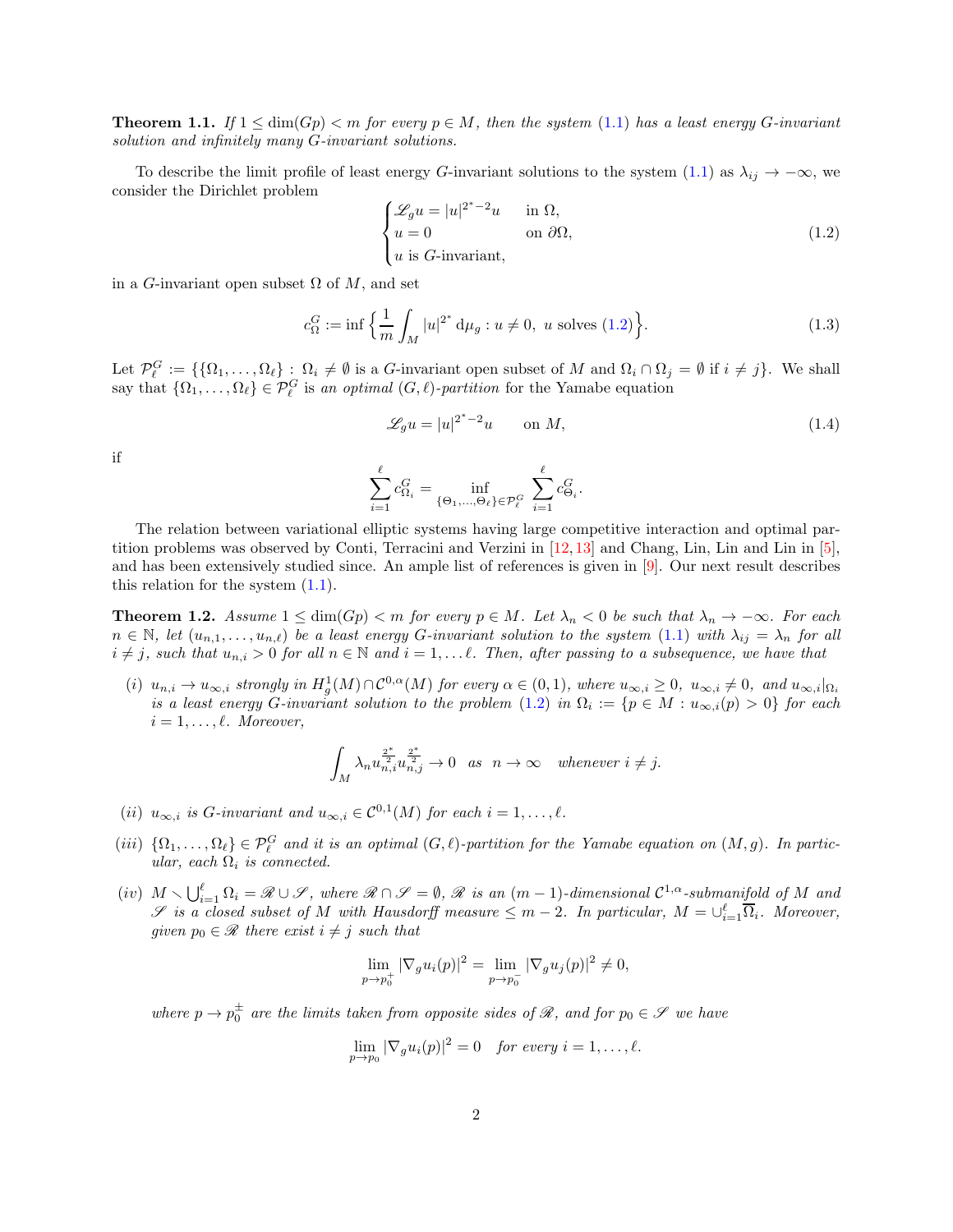(v) If  $\ell = 2$ , then  $u_{\infty,1} - u_{\infty,2}$  is a least energy G-invariant sign-changing solution to the Yamabe equation  $(1.4).$  $(1.4).$ 

In the nonsymmetric case, the existence of a solution to the system  $(1.1)$  was recently shown in [\[9,](#page-10-0) Theorem 1.2] under the additional assumptions that  $(M, g)$  has either dimension 3 and is not conformal to the standard 3-sphere, or  $(M, g)$  is not locally conformally flat and dim  $M \geq 9$ . A nonsymmetric version of Theorem [1.2](#page-1-2) was also established in that work, provided  $(M, g)$  is not locally conformally flat, dim  $M \ge 10$ , and satisfies a further geometric condition whenever dim  $M = 10$ ; see [\[9,](#page-10-0) Theorem 1.2].

The existence of a least energy sign-changing solution to the Yamabe equation [\(1.4\)](#page-1-1) was established by Ammann and Humbert in [\[1\]](#page-9-1) for manifolds of dimension  $\geq 11$  that are not locally conformally flat, without any symmetry assumption, whereas existence of infinitely many G-invariant sign-changing solutions to this equation was shown by Clapp and Fernández  $[6]$  for G as above.

An immediate consequence of Theorems [1.1](#page-1-3) and [1.2](#page-1-2) is the following result.

**Theorem 1.3.** If  $1 \leq \dim(Gp) < m$  for every  $p \in M$ , then for every  $\ell \geq 2$  there exists an optimal  $(G, \ell)$ partition  $\{\Omega_1,\ldots,\Omega_\ell\}$  for the Yamabe equation on  $(M,g)$  with the properties stated in items (iii) and (iv) of Theorem [1.2](#page-1-2).

When M is the standard sphere  $\mathbb{S}^m$  and G is suitably chosen, the optimal partition admits a more accurate description as shown by Clapp and Pistoia  $[7]$  and Clapp, Saldaña and Szulkin  $[10]$ . We shall give an account of known results for the standard sphere in Section [4](#page-7-0) of this paper. Section [2](#page-2-0) is devoted to the proof of Theorem [1.1](#page-1-3) and Section [3](#page-5-0) to that of Theorem [1.2.](#page-1-2)

# <span id="page-2-0"></span>2 Existence of multiple solutions

Let  $H_g^1(M)$  be the Sobolev space of square integrable functions on M having square integrable first weak derivatives. We write  $\langle \cdot, \cdot \rangle$  for the Riemannian metric in  $(M, g)$  and denote the induced norm by  $|\cdot|$ . For  $u, v \in H_g^1(M)$  let

$$
\langle u, v \rangle_g := \int_M \left( \langle \nabla_g u, \nabla_g v \rangle + \kappa_m S_g u v \right) d\mu_g \quad \text{and} \quad \|u\|_g := \sqrt{\langle u, u \rangle_g},
$$

where  $\nabla_g$  is the weak gradient. Since we are assuming that the conformal Laplacian  $\mathscr{L}_g$  is coercive,  $\|\cdot\|_g$  is a norm in  $H_g^1(M)$ , equivalent to the standard one.

Let  $G$  be a closed subgroup of the group of isometries of  $M$  and set

$$
H_g^1(M)^G := \{ u \in H_g^1(M) : u \text{ is } G\text{-invariant} \}.
$$

If  $\dim(Gp) < m$  for  $p \in M$  then, for any given  $k \in \mathbb{N}$ , we may choose  $u_1, \ldots, u_k \in H^1_g(M)^G$  having pairwise disjoint supports. Hence,  $H_g^1(M)^G$  has infinite dimension. The following result will play a crucial role in the proof of Theorem [1.1.](#page-1-3)

<span id="page-2-1"></span>**Lemma 2.1.** If  $\dim(Gp) \geq 1$  for every  $p \in M$ , then the embedding  $H_g^1(M)^G \hookrightarrow L_g^{2^*}$  $_{g}^{2^{*}}(M)$  is compact.

Proof. See [\[24,](#page-10-4) Corollary 1].

We assume from now on that  $1 \le \dim(Gp) < m$  for every  $p \in M$ . Set  $\mathcal{H}^G := (H_g^1(M)^G)^{\ell}$  and let  $\mathcal{J}: \mathcal{H}^G \to \mathbb{R}$  be given by

$$
\mathcal{J}(u_1,\ldots,u_\ell) := \frac{1}{2} \sum_{i=1}^\ell \|u_i\|_g^2 - \frac{1}{2^*} \sum_{i=1}^\ell \int_M |u_i|^{2^*} \, \mathrm{d}\mu_g - \frac{1}{2^*} \sum_{\substack{i,j=1 \ j \neq i}}^\ell \int_M \lambda_{ij} |u_j|^{2^*} |u_i|^{2^*} \, \mathrm{d}\mu_g. \tag{2.1}
$$

<span id="page-2-2"></span> $\Box$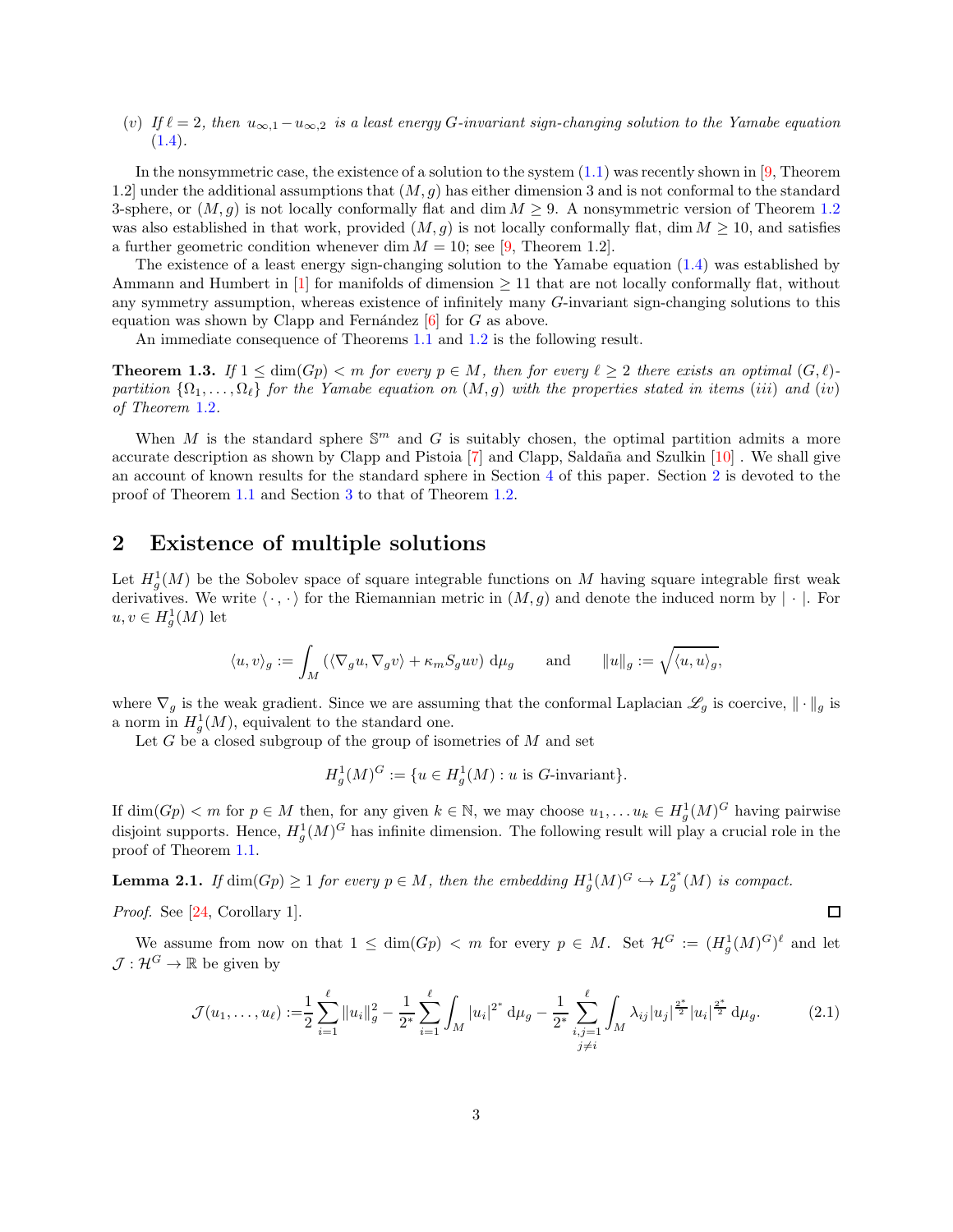This functional is of class  $\mathcal{C}^1$  and its partial derivatives are

$$
\partial_i \mathcal{J}(u_1,\ldots,u_\ell)v = \langle u_i,v\rangle_g - \int_M |u_i|^{2^*-2}u_iv \, \mathrm{d}\mu_g - \sum_{\substack{j=1 \ j \neq i}}^{\ell} \int_M \lambda_{ij} |u_j|^{\frac{2^*}{2}} |u_i|^{\frac{2^*-2}{2}} u_iv \, \mathrm{d}\mu_g.
$$

So, by the principle of symmetric criticality [\[26\]](#page-10-5), the critical points of  $\mathcal{J} : \mathcal{H}^G \to \mathbb{R}$  are the G-invariant solutions to the system

$$
\mathscr{L}_g u_i = |u_i|^{2^*-2} u_i + \sum_{\substack{j=1 \ j \neq i}}^{\ell} \lambda_{ij} |u_j|^{\frac{2^*}{2}} |u_i|^{\frac{2^*}{2}} u_i \quad \text{on } M, \qquad i = 1, \dots, \ell.
$$

We are interested in solutions  $(u_1, \ldots, u_\ell)$  such that every  $u_i$  is nontrivial. They belong to the set

<span id="page-3-0"></span>
$$
\mathcal{N}^G := \{ (u_1, \dots, u_\ell) \in \mathcal{H}^G : u_i \neq 0, \ \partial_i \mathcal{J}(u_1, \dots, u_\ell) u_i = 0, \ \forall i = 1, \dots, \ell \}. \tag{2.2}
$$

Note that  $\mathcal{J}(u_1,\ldots,u_\ell) = \frac{1}{m} \sum_{i=1}^\ell ||u_i||_g^2$  if  $(u_1,\ldots,u_\ell) \in \mathcal{N}^G$ .

<span id="page-3-1"></span>**Lemma 2.2.** There exists  $d_0 > 0$  such that  $||u_i||_g^2 \ge d_0$  for every  $(u_1, \ldots, u_\ell) \in \mathcal{N}^G$  and  $i = 1, \ldots, \ell$ . Therefore,  $\mathcal{N}^G$  is a closed subset of  $\mathcal{H}^G$  and  $\inf_{\mathcal{N}^G} \mathcal{J} > 0$ .

*Proof.* As  $\lambda_{ij} < 0$ , the Sobolev embedding yields a positive constant C such that

$$
||u_i||_g^2 \le \int_M |u_i|^{2^*} d\mu_g \le C ||u_i||_g^{2^*}
$$
 for every  $(u_1, ..., u_\ell) \in \mathcal{N}^G$ ,  $i = 1, ..., \ell$ ,

and our claims follow.

A solution  $\bar{u} \in \mathcal{N}^G$  to the system [\(1.1\)](#page-0-0) satisfying  $\mathcal{J}(\bar{u}) = \inf_{\mathcal{N}^G} \mathcal{J}$  is called a least energy G-invariant solution.

The variational approach introduced in [\[11\]](#page-10-6) can be immediately adapted to establish the existence of infinitely many fully nontrivial critical points of  $\mathcal J$ . We sketch this procedure.

Given  $\bar{u} = (u_1, \ldots, u_\ell)$  and  $\bar{s} = (s_1, \ldots, s_\ell) \in (0, \infty)^\ell$ , we write  $\bar{s}\bar{u} := (s_1u_1, \ldots, s_\ell u_\ell)$ . Let  $\mathcal{S}^G := \{u \in$  $H_g^1(M)^G: ||u||_g = 1$ ,  $\mathcal{T}^G := (\mathcal{S}^G)^{\ell}$ , and

$$
\mathcal{U}^G := \{ \bar{u} \in \mathcal{T}^G : \bar{s}\bar{u} \in \mathcal{N}^G \text{ for some } \bar{s} \in (0, \infty)^{\ell} \}.
$$

**Lemma 2.3.** (i) Let  $\bar{u} \in \mathcal{T}^G$ . If there exists  $\bar{s}_{\bar{u}} \in (0,\infty)^{\ell}$  such that  $\bar{s}_{\bar{u}}\bar{u} \in \mathcal{N}^G$ , then  $\bar{s}_{\bar{u}}$  is unique and satisfies

$$
\mathcal{J}(\bar{s}_{\bar{u}}\bar{u}) = \max_{\bar{s}\in(0,\infty)^{\ell}} \mathcal{J}(\bar{s}\bar{u}).
$$

- (ii)  $\mathcal{U}^G$  is a nonempty open subset of the Hilbert manifold  $\mathcal{T}^G$ .
- (iii) The map  $\mathcal{U}^G \to \mathcal{N}^G$  given by  $\bar{u} \mapsto \bar{s}_{\bar{u}}\bar{u}$  is a homeomorphism.

Proof. The proof is exactly the same as that of [\[11,](#page-10-6) Proposition 3.1].

Define  $\Psi: \mathcal{U}^G \to \mathbb{R}$  by

$$
\Psi(\bar u):=\mathcal{J}(\bar s_{\bar u}\bar u).
$$

If  $\Psi$  is of class  $\mathcal{C}^1$  the norm of  $\Psi'(\bar{u})$  in the cotangent space  $T^*_{\bar{u}}(\mathcal{T}^G)$  to  $\mathcal{T}^G$  at  $\bar{u}$  is defined as

$$
\|\Psi'(\bar{u})\|_{*} := \sup_{\substack{\bar{v} \in \mathrm{T}_{\bar{u}}(\mathcal{U}^{G}) \\ \bar{v} \neq 0}} \frac{|\Psi'(\bar{u})\bar{v}|}{\|\bar{v}\|_{g}},
$$

 $\Box$ 

 $\Box$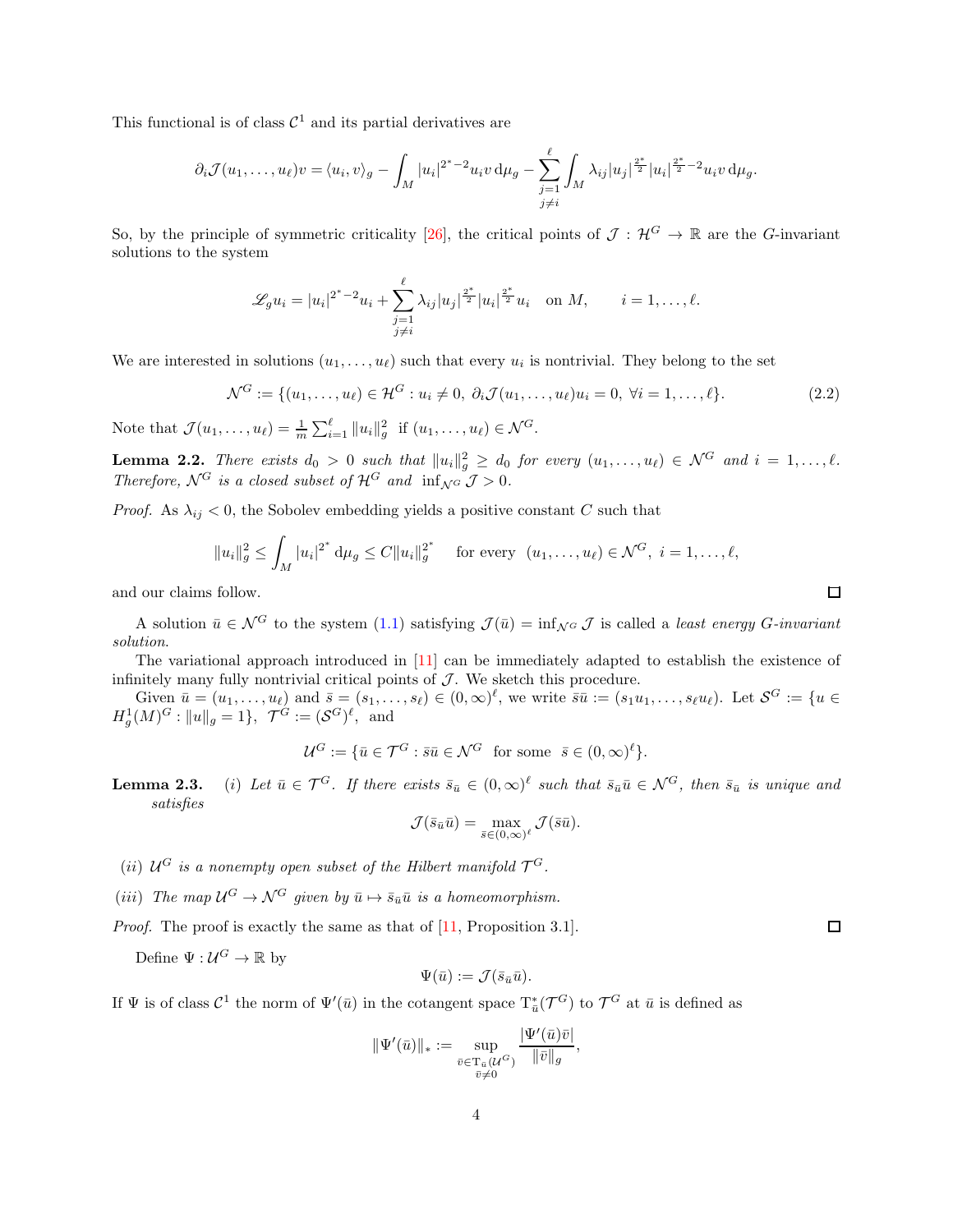where  $T_{\bar{u}}(\mathcal{U}^G)$  is the tangent space to  $\mathcal{U}^G$  at  $\bar{u}$ .

A sequence  $(\bar{u}_n)$  in  $\mathcal{U}^G$  is called a  $(PS)_{c}^G$ -sequence for  $\Psi$  if  $\Psi(\bar{u}_n) \to c$  and  $\|\Psi'(\bar{u}_n)\|_{*} \to 0$ , and  $\Psi$ is said to satisfy the  $(PS)<sub>c</sub><sup>G</sup>$ -condition if every such sequence has a convergent subsequence. Similarly, a  $(PS)_{c}^{G}$ -sequence for  $\mathcal J$  is a sequence  $(\bar u_n)$  in  $\mathcal H^G$  such that  $\mathcal J(\bar u_n) \to 0$  and  $\|\mathcal J'(\bar u_n)\|_{(\mathcal H^G)^{\prime}} \to 0$ .  $\mathcal J$  satisfies the  $(PS)_{c}^{G}$ -condition if any such sequence has a convergent subsequence. As usual,  $(\mathcal{H}^{G})'$  stands for the dual space of  $\mathcal{H}^G$ .

**Lemma 2.4.** (*i*)  $\Psi \in C^1(\mathcal{U}^G,\mathbb{R}),$ 

$$
\Psi'(\bar{u})\bar{v} = \mathcal{J}'(\bar{s}_{\bar{u}}\bar{u})[\bar{s}_{\bar{u}}\bar{v}] \quad \text{for all } \bar{u} \in \mathcal{U}^G \text{ and } \bar{v} \in \mathrm{T}_{\bar{u}}(\mathcal{U}^G),
$$

and there exists  $d_0 > 0$  such that

$$
d_0 \|\mathcal{J}'(\bar{s}_{\bar{u}}\bar{u})\|_{(\mathcal{H}^G)'} \le \|\Psi'(\bar{u})\|_{*} \le |\bar{s}_{\bar{u}}|_{\infty} \|\mathcal{J}'(\bar{s}_{\bar{u}}\bar{u})\|_{(\mathcal{H}^G)'} \quad \text{for all } \bar{u} \in \mathcal{U}^G,
$$

where  $|\bar{s}|_{\infty} = \max\{|s_1|, \ldots, |s_g|\}$  if  $\bar{s} = (s_1, \ldots, s_g)$ .

- (ii) Let  $\bar{u}_n \in \mathcal{U}^G$ . If  $(\bar{u}_n)$  is a  $(PS)_{c}^G$ -sequence for  $\Psi$ , then  $(\bar{s}_{\bar{u}_n}\bar{u}_n)$  is a  $(PS)_{c}^G$ -sequence for  $\mathcal{J}$ .
- (iii) Let  $\bar{u} \in \mathcal{U}^G$ . Then,  $\bar{u}$  is a critical point of  $\Psi$  if and only if  $\bar{s}_{\bar{u}}\bar{u}$  is a critical point of  $\mathcal J$  if and only if  $\bar{s}_{\bar{u}}\bar{u}$  is a G-invariant solution of  $(1.1)$ .
- (iv) If  $(\bar{u}_n)$  is a sequence in  $\mathcal{U}^G$  and  $\bar{u}_n \to \bar{u} \in \partial(\mathcal{U}^G)$ , then  $\Psi(\bar{u}_n) \to \infty$ .
- (v)  $\bar{u} \in \mathcal{U}^G$  if and only if  $-\bar{u} \in \mathcal{U}^G$ , and  $\Psi(\bar{u}) = \Psi(-\bar{u})$ .

*Proof.* The proof of these statements is exactly the same as that of [\[11,](#page-10-6) Theorem 3.3].

**Lemma 2.5.**  $\Psi$  satisfies the  $(PS)_{c}^{G}$ -condition for every  $c \in \mathbb{R}$ .

*Proof.* Let  $(\bar{v}_n)$  be a  $(PS)_{c}^G$ -sequence for  $\mathcal{J}$  with  $\bar{v}_n \in \mathcal{N}^G$ . A standard argument shows that this sequence is bounded. Then, using Lemma [2.1](#page-2-1) as in [\[7,](#page-9-3) Proposition 3.6], one sees that  $(\bar{v}_n)$  contains a convergent subsequence. The claim now follows from Lemmas  $2.4(ii)$  and  $2.3(iii)$ .  $\Box$ 

Let Z be a nonempty subset of  $\mathcal{T}^G$  such that  $\bar{u} \in \mathcal{Z}$  if and only if  $-\bar{u} \in \mathcal{Z}$ . Recall that the *genus of* Z, denoted genus( $\mathcal{Z}$ ), is the smallest integer  $k \geq 1$  such that there exists an odd continuous function  $\mathcal{Z} \to \mathbb{S}^{k-1}$ into the unit sphere  $\mathbb{S}^{k-1}$  in  $\mathbb{R}^k$ . If no such k exists, we define genus( $\mathcal{Z}$ ) :=  $\infty$ . We set genus( $\emptyset$ ) := 0.

**Lemma 2.6.** genus $(\mathcal{U}^G) = \infty$ .

Proof. This is shown following the argument in [\[11,](#page-10-6) Lemma 4.5].

*Proof of Theorem* [1.1](#page-1-3). Lemma 2.4(*iv*) implies that  $U^G$  is positively invariant under the negative pseudogradient flow of  $\Psi$ , so the usual deformation lemma holds true for  $\Psi$  in  $\mathcal{U}^G$ , see e.g. [\[27,](#page-10-7) Section II.3] or [\[30,](#page-11-0) Section 5.3]. As  $\Psi$  satisfies the  $(PS)<sup>G</sup><sub>c</sub>$ -condition for every  $c \in \mathbb{R}$ ,

$$
\inf_{\mathcal{U}^G} \Psi = \inf_{\mathcal{N}^G} \mathcal{J}
$$

is attained, i.e., the system  $(1.1)$  has a least energy G-invariant solution. Moreover, since  $\Psi$  is even and genus( $\mathcal{U}^G$ ) =  $\infty$ , a standard variational argument shows that  $\Psi$  has an unbounded sequence of critical values.  $\Box$ 

 $\Box$ 

 $\Box$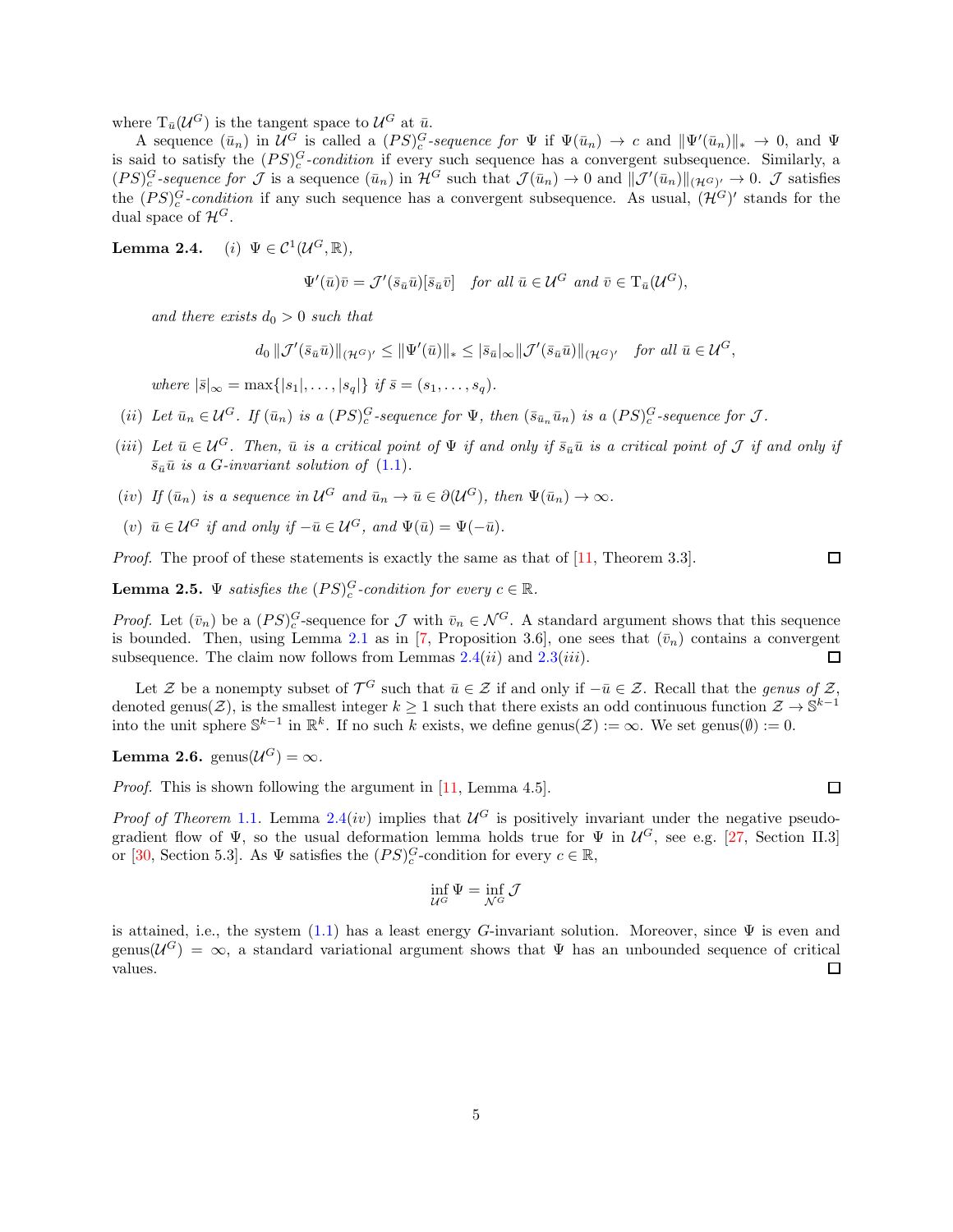## <span id="page-5-0"></span>3 The limit profile of minimizers

We assume throughout that  $1 \le \dim(Gp) < m$  for every  $p \in M$ . Let  $\Omega$  be an open G-invariant subset of M,  $H^1_{g,0}(\Omega)$  be the closure of  $\mathcal{C}^{\infty}_c(\Omega)$  in  $H^1_g(M)$  and  $H^1_{g,0}(\Omega)^G$  be the space of G-invariant functions in  $H^1_{g,0}(\Omega)$ . The solutions of [\(1.2\)](#page-1-0) are the critical points of the  $C^2$ -functional  $J_{\Omega}: H^1_{g,0}(\Omega)^G \to \mathbb{R}$  given by

$$
J_{\Omega}(u):=\frac{1}{2}\|u\|_g^2-\frac{1}{2^*}\int_M |u|^{2^*}\,\mathrm{d}\mu_g.
$$

The nontrivial ones belong to the Nehari manifold

$$
\mathcal{N}_{\Omega}^{G} := \{ u \in H_{g,0}^{1}(\Omega)^{G} : u \neq 0 \text{ and } J_{\Omega}'(u)u = 0 \},
$$

which is a natural constraint for  $J_{\Omega}$ . So, a minimizer for  $J_{\Omega}$  over  $\mathcal{N}_{\Omega}^G$  is a nontrivial solution of [\(1.2\)](#page-1-0). We call it a least energy G-invariant solution. A standard argument using Lemma [2.1](#page-2-1) shows that a minimizer does exist. Note that  $J_{\Omega}(u) = \frac{1}{m} ||u||_g^2 = \frac{1}{m} \int_M |u|^{2^*} d\mu_g$  if  $u \in \mathcal{N}_{\Omega}^G$ , so the quantity defined in [\(1.3\)](#page-1-4) is

$$
c_{\Omega}^G=\inf_{u\in \mathcal{N}_{\Omega}^G}J_{\Omega}(u).
$$

*Proof of Theorem* [1.2](#page-1-2). Let  $\lambda_n \to -\infty$ . We write  $\mathcal{J}_n$  and  $\mathcal{N}_n^G$  for the functional and the set defined in [\(2.1\)](#page-2-2) and [\(2.2\)](#page-3-0) with  $\lambda_{ij} = \lambda_n$  for all  $i \neq j$ . Let

$$
\mathcal{M}_{\ell}^{G} := \{ (v_1, \dots, v_{\ell}) \in \mathcal{H}^{G} : v_i \neq 0, \ \|v_i\|_{g}^{2} = \int_{M} |v_i|^{2^*} d\mu_{g}, \ v_i v_j = 0 \text{ on } M \text{ if } i \neq j \},
$$
  

$$
c_{\ell}^{G} := \inf_{(v_1, \dots, v_{\ell}) \in \mathcal{M}_{\ell}} \frac{1}{m} \sum_{i=1}^{\ell} \|v_i\|_{g}^{2}.
$$

Since  $\dim(Gp) < m$  for  $p \in M$ , the set  $\mathcal{M}_{\ell}^G$  is nonempty and, so,  $c_{\ell}^G < \infty$ .

Let  $\bar{u}_n = (u_{n,1}, \ldots, u_{n,\ell}) \in \mathcal{N}_n^G$  be such that  $\mathcal{J}_n(\bar{u}_n) = \inf_{\mathcal{N}_n^G} \mathcal{J}_n$  and  $u_{n,i} > 0$  for every n and i. Noting that  $\mathcal{M}_{\ell}^G \subset \mathcal{N}_n^G$  for every  $n \in \mathbb{N}$  and recalling Lemma [2.2,](#page-3-1) we see that

$$
0 < \inf_{\mathcal{N}_n^G} \mathcal{J}_n = \frac{1}{m} \sum_{i=1}^{\ell} \|u_{n,i}\|_g^2 \le c_{\ell}^G < \infty \qquad \text{for every} \ \ n \in \mathbb{N}.
$$

Applying Lemma [2.1](#page-2-1) and passing to a subsequence, we get that  $u_{n,i} \to u_{\infty,i}$  weakly in  $H_g^1(M)^G$ ,  $u_{n,i} \to u_{\infty,i}$ strongly in  $L_a^{2^*}$  $g^{2^*}(M)$  and  $u_{n,i} \to u_{\infty,i}$  a.e. on M, for each  $i = 1, \ldots, \ell$ . Hence,  $u_{\infty,i} \geq 0$ .

As  $\bar{u}_n \in \mathcal{N}_n^G$ , we have that

$$
0 \leq \int_M |u_{n,j}|^{\frac{2^*}{2}} |u_{n,i}|^{\frac{2^*}{2}} \, d\mu_g \leq \frac{\int_M |u_{n,i}|^{2^*} \, d\mu_g}{-\lambda_n} \leq \frac{C}{-\lambda_n} \qquad \text{for each pair } j \neq i,
$$

and, letting  $n \to \infty$ , we obtain

$$
\int_M |u_{\infty,j}|^{\frac{2^*}{2}} |u_{\infty,i}|^{\frac{2^*}{2}} d\mu_g = 0.
$$

So  $u_{\infty,i}u_{\infty,i} = 0$  a.e. on M whenever  $i \neq j$ . We also have that

$$
0 < d_0 \le \|u_{n,i}\|_g^2 \le \int_M |u_{n,i}|^{2^*} \, \mathrm{d}\mu_g \qquad \text{for every} \ \ n \in \mathbb{N} \ \ \text{and} \ \ i = 1, \dots, \ell,
$$

with  $d_0$  as in Lemma [2.2.](#page-3-1) Passing to the limit as  $n \to \infty$ , we see that  $u_{\infty,i} \neq 0$  and

$$
||u_{\infty,i}||_g^2 \le \int_M |u_{\infty,i}|^{2^*} d\mu_g \quad \text{for every } i = 1,\dots,\ell.
$$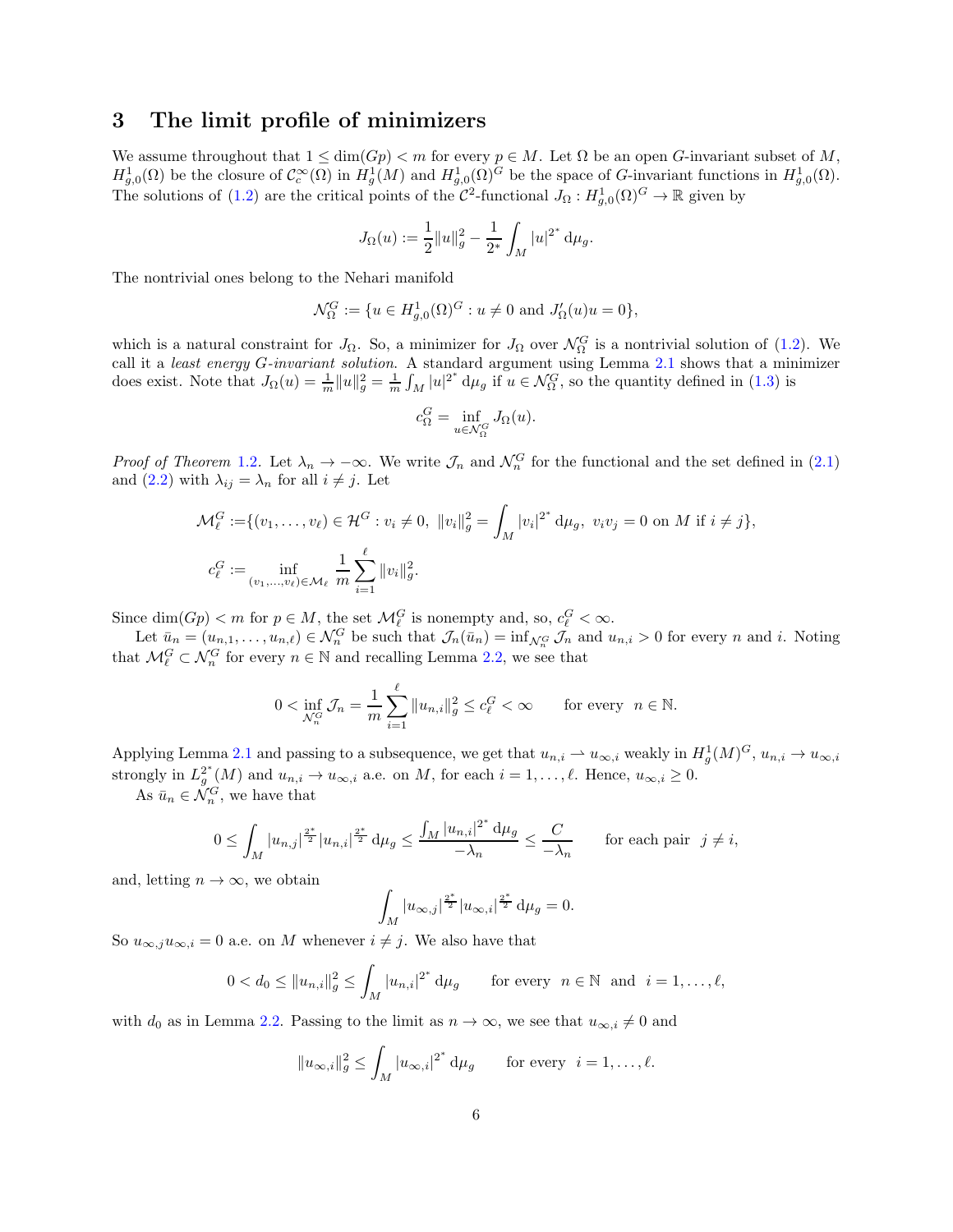Hence, there exists  $t_i \in (0,1]$  such that  $||t_i u_{\infty,i}||_g^2 = \int_M |t_i u_{\infty,i}|^{2^*} d\mu_g$ . Consequently,  $(t_1 u_{\infty,1}, \ldots, t_\ell u_{\infty,\ell}) \in$  $\mathcal{M}_{\ell}^G$  and

$$
c_{\ell}^G \leq \frac{1}{m} \sum_{i=1}^{\ell} \|t_i u_{\infty,i}\|_{g}^2 \leq \frac{1}{m} \sum_{i=1}^{\ell} \|u_{\infty,i}\|_{g}^2 \leq \frac{1}{m} \liminf_{n \to \infty} \sum_{i=1}^{\ell} \|u_{n,i}\|_{g}^2 \leq c_{\ell}^G.
$$

It follows that  $t_i = 1$  and  $u_{n,i} \to u_{\infty,i}$  strongly in  $H_g^1(M)$ . But then,  $||u_{\infty,i}||_g^2 = \int_M |u_{\infty,i}|^{2^*} d\mu_g$  and, passing to the limit in

$$
\sum_{i=1}^{\ell} ||u_{n,i}||_g^2 = \sum_{i=1}^{\ell} |u_{n,i}|_{g,2^*}^{2^*} + \sum_{\substack{i,j=1 \ j \neq i}}^{\ell} \int_M \lambda_n |u_{n,j}|^{\frac{2^*}{2}} |u_{n,i}|^{\frac{2^*}{2}},
$$

we obtain

$$
\lim_{n \to \infty} \int_M \lambda_n |u_{\infty,j}|^{\frac{2^*}{2}} |u_{\infty,i}|^{\frac{2^*}{2}} = 0 \quad \text{for every } i \neq j.
$$

Moreover,  $(u_{\infty,1},\ldots,u_{\infty,\ell})\in\mathcal{M}_{\ell}^G$  and

$$
\frac{1}{m}\sum_{i=1}^{\ell}\|u_{\infty,i}\|_g^2=c_{\ell}^G
$$

.

We have now all assumptions needed to apply [\[9,](#page-10-0) Lemmas 4.3 and 4.4] and conclude that  $(u_{n,i})$  is uniformly bounded in the Hölder norm, i.e., for any  $\alpha \in (0,1)$  there exists  $C_{\alpha} > 0$  such that

$$
||u_{n,i}||_{\mathcal{C}^{0,\alpha}(M)} \leq C_{\alpha}
$$
 for every  $n \in \mathbb{N}$  and  $i = 1, ..., \ell$ .

As a consequence,  $u_{n,i} \to u_{\infty,i}$  in  $\mathcal{C}^{0,\alpha}(M)$  for every i. In particular,  $u_{\infty,i}$  is continuous and G-invariant, so the set  $\Omega_i := \{p \in M : u_{\infty,i}(p) > 0\}$  is open and G-invariant. Since  $u_{\infty,i}u_{\infty,j} = 0$  if  $i \neq j$ , we have that  $\Omega_i \cap \Omega_j = \emptyset$ . This shows that  $\{\Omega_1, \ldots, \Omega_\ell\} \in \mathcal{P}_{\ell}^G$ .

We claim that  $u_{\infty,i}$  is a least energy G-invariant solution to  $(1.2)$  in  $\Omega_i$  for all i. Otherwise,  $J_{\Omega_i}(u_{\infty,i}) > c_{\Omega_i}^G$ for some i and there would exist  $v_i \in \mathcal{N}_{\Omega_i}^G$  with  $c_{\Omega_i}^G < J_{\Omega_i}(v_i) < J_{\Omega_i}(u_{\infty,i})$ . But then, setting  $v_j := u_{\infty,j}$  for  $j \neq i$ , we would have that  $(v_1, \ldots, v_\ell) \in \mathcal{M}_\ell^G$  and

$$
\frac{1}{m}\sum_{i=1}^{\ell} \|v_i\|_g^2 < \frac{1}{m}\sum_{i=1}^{\ell} \|u_{\infty,i}\|_g^2 = c_{\ell}^G,
$$

contradicting the definition of  $c_{\ell}^G$ . Hence,  $J_{\Omega_i}(u_{\infty,i}) = c_{\Omega_i}^G$  for all  $i = 1, \ldots, \ell$ , as claimed. A similar argument shows that  $\Omega_i$  is connected.

As a consequence, if  $\{\Theta_1,\ldots,\Theta_\ell\} \in \mathcal{P}^G_\ell$ , taking  $w_i \in \mathcal{N}^G_{\Theta_i}$  with  $J_{\Theta_i}(w_i) = c^G_{\Theta_i}$ , we have that  $(w_1,\ldots,w_\ell) \in$  $\mathcal{M}_{\ell}^G$  and, therefore,

$$
\sum_{i=1}^{\ell} c_{\Omega_i}^G = \frac{1}{m} \sum_{i=1}^{\ell} \|u_{\infty,i}\|_g^2 = c_{\ell}^G \le \frac{1}{m} \sum_{i=1}^{\ell} \|w_i\|_g^2 = \sum_{i=1}^{\ell} c_{\Theta_i}^G.
$$

This shows that  $\{\Omega_1,\ldots,\Omega_\ell\}$  is an optimal  $(G,\ell)$ -partition, and completes the proof of statements (i) and  $(iii)$ .

Statements (ii) and (iv) are local. In local coordinates the system [\(1.1\)](#page-0-0) with  $\lambda_{ij}$  replaced by  $\lambda_n$  becomes

$$
-\text{div}(A(x)\nabla v_i) = f_i(x, v_i) + a(x) \sum_{\substack{j=1 \ j \neq i}}^{\ell} \lambda_n |v_j|^{\frac{2^*}{2}} |v_i|^{\frac{2^*}{2}-2} v_i, \qquad x \in \Omega,
$$

where  $\Omega \subset \mathbb{R}^m$  is open and bounded,  $a(x) := \sqrt{|g(x)|}$ ,  $A(x) := \sqrt{|g(x)|} (g^{kl}(x))$ ,  $f_i(x, s) := a(x) (|s|^{2^*-2}s \kappa_m S_g(x)$  and, as usual, |g| denotes the determinant of the metric  $g = (g_{kl})$  in local coordinates and  $(g^{kl})$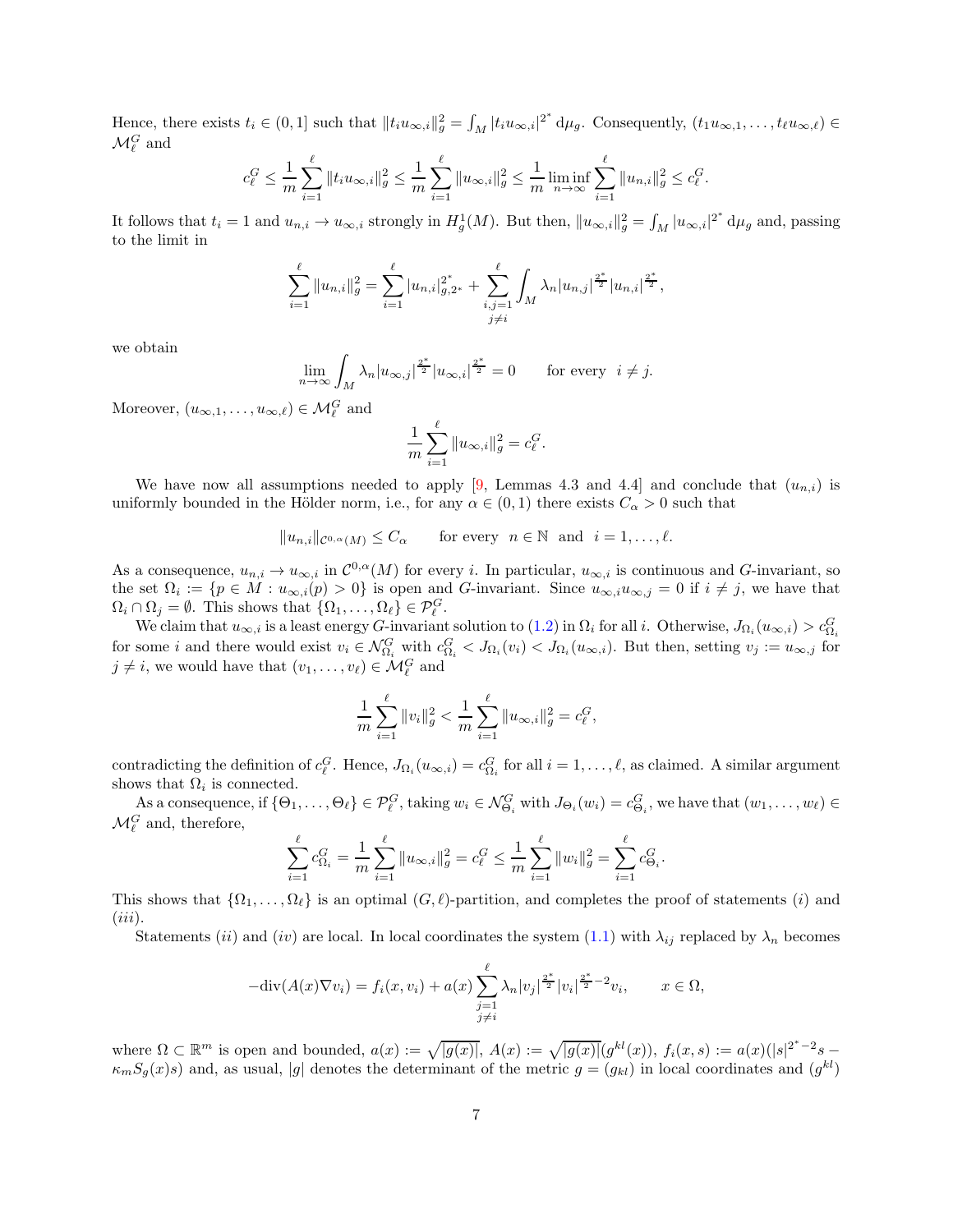its inverse. Applying [\[9,](#page-10-0) Theorem C.1] we conclude that (ii) and (iv) are true locally on M, hence also globally.

A standard argument yields the proof of statement  $(v)$ . Namely, the G-invariant sign-changing solutions to the Yamabe equation  $(1.4)$  belong to the set

$$
\mathcal{E}_M^G := \{ u \in \mathcal{N}_M^G : u^+ \in \mathcal{N}_M^G \text{ and } u^- \in \mathcal{N}_M^G \},
$$

where  $u^+ := \max\{u, 0\} \neq 0$  and  $u^- := \min\{u, 0\} \neq 0$ . Moreover, as shown in [\[4,](#page-9-4) Lemma 2.6], any minimizer of  $J_M$  on  $\mathcal{E}_M^G$  is a G-invariant sign-changing solution of [\(1.4\)](#page-1-1). For every  $u \in \mathcal{E}_M^G$ , we have that  $(u^+, u^-) \in \mathcal{M}_2^G$ <br>and  $J_M(u) = \frac{1}{m} (\|u^+\|_g^2 + \|u^-\|_g^2)$ . Therefore,

$$
\inf_{\mathcal{E}_M^G} J_M \ge c_2^G = \frac{1}{m} (\|u_{\infty,1}\|_g^2 + \|u_{\infty,2}\|_g^2).
$$

As  $u_{\infty,1} - u_{\infty,2} \in \mathcal{E}_M^G$ , it is a minimizer of  $J_M$  on  $\mathcal{E}_M^G$ . This completes the proof.

 $\Box$ 

#### <span id="page-7-0"></span>4 The Yamabe system on the standard sphere

In this section we give an account of some known results for the system  $(1.1)$  on the standard sphere.

The stereographic projection  $\sigma : \mathbb{S}^m \setminus \{N\} \to \mathbb{R}^m$  from the north pole N is a conformal diffeomorphism. The conformal invariance of the operator  $\mathscr{L}_{\bar{g}}$  (see [\[23,](#page-10-8) Proposition 6.1.1]) allows to establish a one-to-one correspondence between solutions to the system  $(1.1)$  on the standard sphere  $\mathbb{S}^m$  and solutions to the system

<span id="page-7-2"></span>
$$
\begin{cases}\n-\Delta v_i = |v_i|^{2^*-2}v_i + \sum_{\substack{j=1 \ j \neq i}}^{\ell} \lambda_{ij} |v_j|^{\frac{2^*}{2}} |v_i|^{\frac{2^*}{2}} v_i \\
v_i \in D^{1,2}(\mathbb{R}^m), \quad v_i \neq 0, \qquad i = 1, \dots, \ell,\n\end{cases} \tag{4.1}
$$

where  $D^{1,2}(\mathbb{R}^m) := \{v \in L^{2^*}(\mathbb{R}^m) : \nabla v \in L^2(\mathbb{R}^m, \mathbb{R}^m)\};$  see [\[7,](#page-9-3) [10\]](#page-10-3).

Let us first consider the case of the single equation

<span id="page-7-1"></span>
$$
-\Delta u = |u|^{2^*-2}u, \qquad u \in D^{1,2}(\mathbb{R}^m). \tag{4.2}
$$

It is well known  $[3, 25, 29]$  $[3, 25, 29]$  $[3, 25, 29]$  $[3, 25, 29]$  that all positive solutions to  $(4.2)$  are the so-called *standard bubbles* 

$$
U_{\delta,y}(x):=\mathfrak{c}_m\frac{\delta^{\frac{m-2}{2}}}{(\delta^2+|x-y|^2)^{\frac{m-2}{2}}},\qquad x,y\in\mathbb{R}^m,\ \delta>0.
$$

The existence of sign-changing solutions was first established by W.Y. Ding in [\[17\]](#page-10-10). He considered solutions that are invariant under the action of the group  $\Gamma := O(n_1) \times O(n_2)$  with  $n_1, n_2 \geq 2$  and  $n_1 + n_2 = m + 1$ . acting on  $\mathbb{S}^m \subset \mathbb{R}^{m+1} \equiv \mathbb{R}^{n_1} \times \mathbb{R}^{n_2}$  in the obvious way. Using a variational approach he proved the existence of infinitely many Γ-invariant sign-changing solutions to the Yamabe equation  $(1.4)$  on  $\mathbb{S}^m$  or, equivalently, to the equation  $(4.2)$  on  $\mathbb{R}^m$ .

In [\[15,](#page-10-11)[16\]](#page-10-12), del Pino, Musso, Pacard and Pistoia exploited the symmetries of the sphere to build solutions to  $(4.2)$  which have large energy and concentrate along some special submanifolds of  $\mathbb{S}^m$ . In particular, for  $m \geq 4$  they obtained sequences of solutions to the Yamabe equation whose energy concentrates along one great circle or finitely many great circles that are linked to each other (corresponding to Hopf links embedded in  $\mathbb{S}^3 \times \{0\} \subset \mathbb{S}^m$ , and for  $m \geq 5$  they also obtained sequences of solutions whose energy concentrates along a two-dimensional Clifford torus in  $\mathbb{S}^3 \times \{0\} \subset \mathbb{S}^m$ . These solutions are built via gluing techniques (e.g., a Ljapunov-Schmidt procedure) and can be described as the superposition of the constant solution to [\(1.4\)](#page-1-1) with a large number of copies of negative solutions of  $(1.4)$  which are highly concentrated at points evenly arranged along some special submanifolds of the sphere.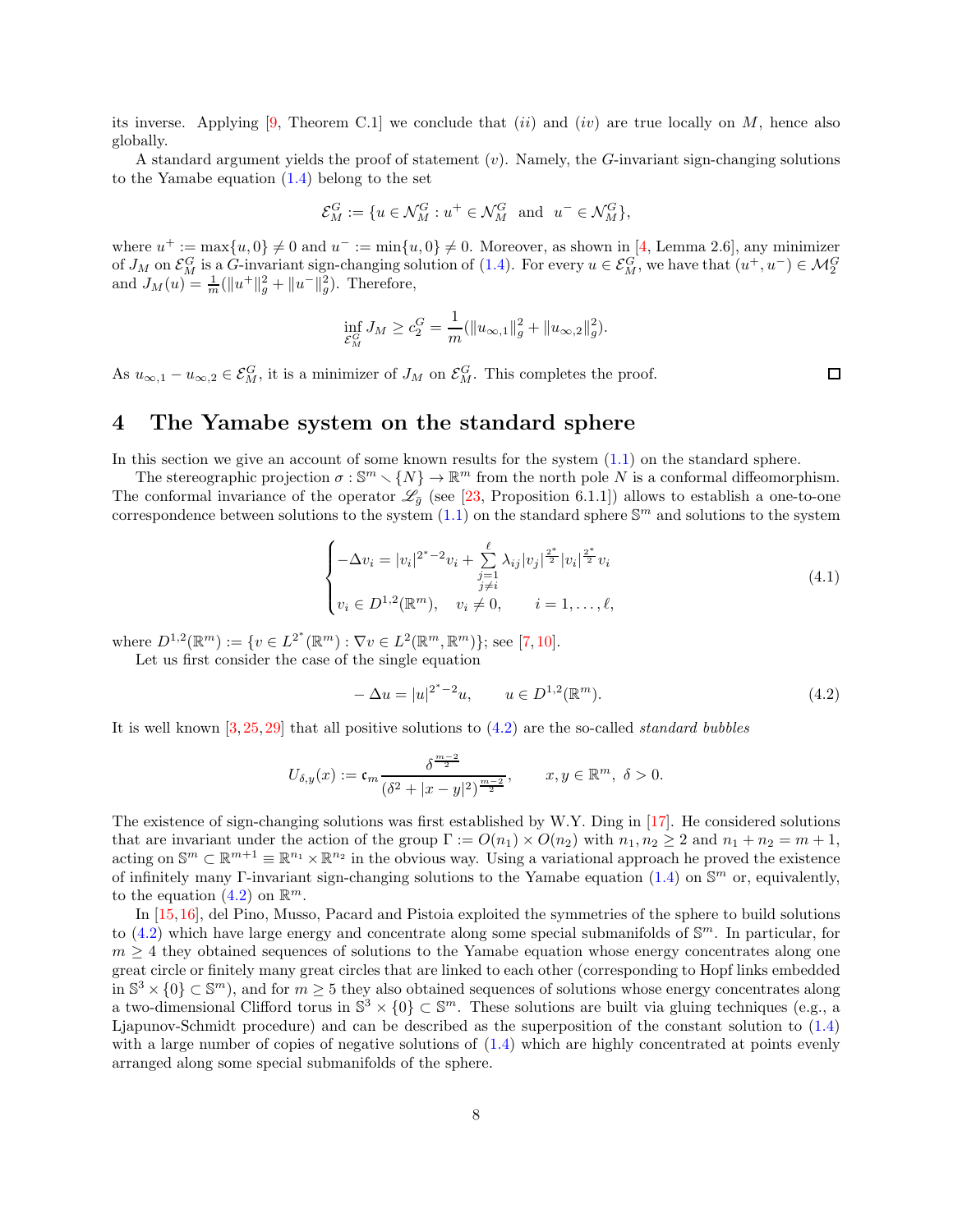Recently, Fernández and Petean in [\[19\]](#page-10-13) established the existence of solutions to the Yamabe problem [\(1.4\)](#page-1-1) on  $\mathbb{S}^m$  with precisely  $\ell$  nodal domains which are isoparametric hypersurfaces, for every  $\ell \geq 2$ , using ODE techniques.

Regarding the competitive system (where all  $\lambda_{ij} < 0$ ), Guo, Li and Wei [\[21\]](#page-10-14) established the existence of solutions for [\(4.1\)](#page-7-2) with  $\ell = 2$  and  $\lambda_{12} < 0$  in  $\mathbb{R}^3$ , and using the approach developed in [\[15\]](#page-10-11) they built a sequence of positive nonradial solutions whose first component looks like the constant function and the second component resembles a large number of copies of positive solutions of [\(1.4\)](#page-1-1) concentrated at points that are placed along a circle. The argument of their proof, which relies on the Ljapunov-Schmidt procedure, cannot be extended to higher dimensions because the coupling terms have linear (if  $m = 4$ ) or sublinear (if  $m > 5$ ) growth.

Following the variational approach presented in the previous sections, successively Clapp and Pistoia [\[7\]](#page-9-3), Clapp and Szulkin [\[11\]](#page-10-6) and Clapp, Saldaña and Szulkin [\[10\]](#page-10-3) found Γ-invariant solutions to the competitive Yamabe system  $(1.1)$  on  $\mathbb{S}^m$  for the groups considered by Ding, and described the limit profile of least energy solutions as  $\lambda_{ij} \to \infty$ . In this particular case, Theorems [1.1](#page-1-3) and [1.2](#page-1-2) were proved in [\[7,](#page-9-3)[11\]](#page-10-6) and [7,[10\]](#page-10-3) respectively. In addition, a more accurate description of the optimal  $(\Gamma, \ell)$ -partition of  $\mathbb{S}^m$  is provided in [\[7,](#page-9-3) [10\]](#page-10-3). Note that the Γ-orbit of a point  $p \in \mathbb{S}^m$  is diffeomorphic to either  $\mathbb{S}^{n_1-1}$ , or  $\mathbb{S}^{n_1-1} \times \mathbb{S}^{n_2-1}$ , or  $\mathbb{S}^{n_2-1}$ , and that the map  $q: \mathbb{S}^m \to [0, \pi]$  given by

$$
q(x, y) := \arccos(|x|^2 - |y|^2), \quad \text{where} \ \ x \in \mathbb{R}^{n_1}, \ y \in \mathbb{R}^{n_2}, \tag{4.3}
$$

is a quotient map identifying each Γ-orbit in  $\mathbb{S}^m$  to a single point. So q maps a  $(\Gamma, \ell)$ -partition of  $\mathbb{S}^m$  onto a partition of  $[0, \pi]$  by relatively open subintervals. This last partition can be ordered. Taking advantage of this fact, the following result was proved in [\[7,](#page-9-3) [10\]](#page-10-3).

<span id="page-8-0"></span>**Theorem 4.1.** Let  $\Gamma := O(n_1) \times O(n_2)$  with  $n_1, n_2 \geq 2$  and  $n_1 + n_2 = m + 1$  and let  $M := \mathbb{S}^m$ . Then, the optimal  $(\Gamma, \ell)$ -partition  $\{\Omega_1, \ldots, \Omega_\ell\} \in \mathcal{P}_\ell^{\Gamma}$  of  $\mathbb{S}^m$  given by Theorem [1.2](#page-1-2) has the following properties:  $\Omega_1, \ldots, \Omega_\ell$  are smooth and connected,  $\overline{\Omega_1 \cup \cdots \cup \Omega_\ell} = \mathbb{S}^m$  and, after reordering,

•  $\Omega_1 \cong \mathbb{S}^{n_1-1} \times \mathbb{B}^{n_2}$ ,  $\Omega_i \cong \mathbb{S}^{n_1-1} \times \mathbb{S}^{n_2-1} \times (0,1)$  if  $i = 2, ..., \ell - 1$ , and  $\Omega_\ell \cong \mathbb{B}^n_1 \times \mathbb{S}^{n_2-1}$ ,

• 
$$
\overline{\Omega}_i \cap \overline{\Omega}_{i+1} \cong \mathbb{S}^{n_1-1} \times \mathbb{S}^{n_2-1}
$$
 and  $\overline{\Omega}_i \cap \overline{\Omega}_j = \emptyset$  if  $|j - i| \ge 2$ ,

• the function

$$
u:=\sum_{i=1}^\ell (-1)^{i-1}u_{\infty,i}
$$

is a  $\Gamma$ -invariant sign-changing solution to the Yamabe problem [\(1.4\)](#page-1-1) on  $\mathbb{S}^m$  with precisely  $\ell$  nodal domains, and u has least energy among all such solutions.

As shown by Theorems [1.2](#page-1-2) and [4.1](#page-8-0) the competitive Yamabe system [\(1.1\)](#page-0-0) gives rise to one or even multiple solutions to the Yamabe equation [\(1.4\)](#page-1-1). The opposite question has been also considered in the literature. Let us call a solution  $\mathbf{u} = (u_1, \ldots, u_\ell)$  to the Yamabe system [\(4.1\)](#page-7-2) fully synchronized if there exist  $c_i \neq 0$ and a nontrivial solution u to the single equation [\(4.2\)](#page-7-1) such that  $u_i = c_i u$  for all  $i = 1, \ldots, \ell$ . It is readily seen that  $(c_1u, \ldots, c_\ell u)$  solves  $(4.1)$  for any solution u of  $(4.2)$  iff  $\mathbf{c} = (c_1, \ldots, c_\ell) \in \mathbb{R}^\ell$  solves the algebraic system

<span id="page-8-1"></span>
$$
c_i = |c_i|^{2^*-2}c_i + \sum_{\substack{j=1 \ j \neq 1}}^{\ell} \lambda_{ij} |c_j|^{\frac{2^*}{2}} |c_i|^{\frac{2^*}{2}-2}c_i, \quad c_i > 0, \quad \text{for every} \quad i = 1, \dots, \ell. \tag{4.4}
$$

There are several results concerning the solvability of  $(4.4)$ . The easiest case is when  $m = 4$  (i.e.,  $2^* = 4$ ) and  $\ell = 2$ . Indeed, a straightforward computation shows that a solution to [\(4.4\)](#page-8-1) exists if and only if  $\lambda_{12} > -1$ and  $\lambda_{12} \neq 1$ . Bartsch proved in [\[2,](#page-9-6) Proposition 2.1] that, if  $2^* = 4$  and  $\ell \geq 2$ , a fully synchronized solution to  $(4.4)$  exists when  $\lambda_{ij} := \lambda \neq 1$  for all  $i \neq j$  and  $\lambda > \overline{\lambda}$  for some  $\overline{\lambda} < 0$ , while Chen and Zou [\[14,](#page-10-15) Theorem 1.1] showed that if  $m \geq 5$  (i.e.,  $2^* < 4$ ) and  $\ell = 2$  a fully synchronized solution to [\(4.4\)](#page-8-1) always exists provided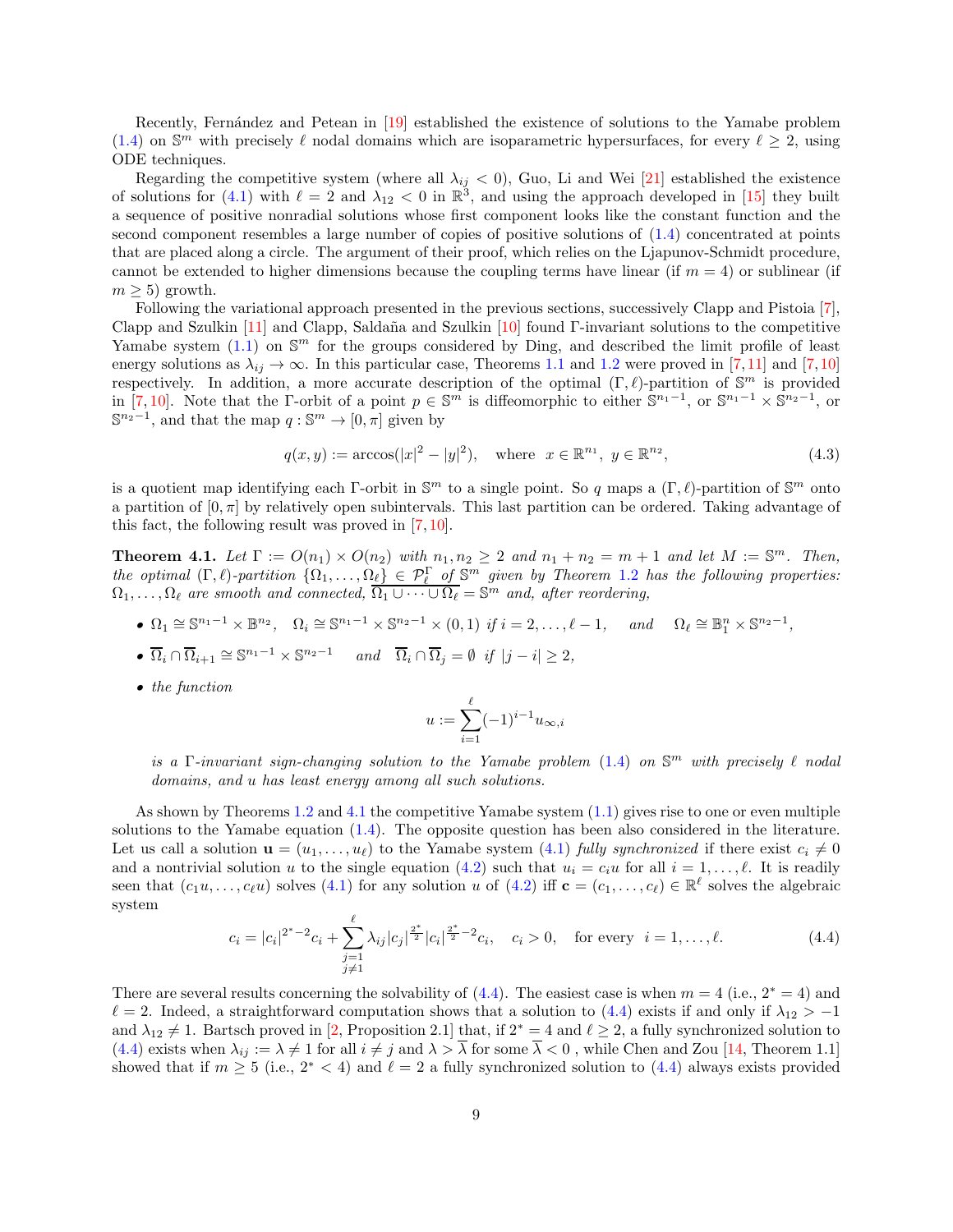$\lambda_{12} > 0$ . Recently, Clapp and Pistoia complemented these results in [\[8\]](#page-9-7) showing that, if the system is purely cooperative (i.e.,  $\lambda_{ij} \geq 0$  for all  $i, j = 1, \ldots, \ell, i \neq j$ ), there exists a solution to [\(4.4\)](#page-8-1). We recall that in the purely cooperative case every positive solution of  $(4.1)$  with  $\ell = 2$  is fully syncronized, as shown by Guo and Liu in [\[22\]](#page-10-16). On the other hand, it is shown in [\[7,](#page-9-3)[11\]](#page-10-6) that there exists  $\lambda^* < 0$  such that the system [\(4.1\)](#page-7-2) does not have a fully synchronized solution if  $\lambda_{ij} < \lambda^*$  for all pairs  $i \neq j$ .

System  $(4.1)$  with mixed couplings (i.e.,  $\lambda_{ij}$  can be positive or negative) has been recently studied by Clapp and Pistoia [\[8\]](#page-9-7). Let  $\lambda_{ii} = 1$  and assume the matrix  $(\lambda_{ii})$  is symmetric and admits a block decomposition as follows: For some  $1 < q < \ell$  there exist  $0 = \ell_0 < \ell_1 < \cdots < \ell_{q-1} < \ell_q = \ell$  such that, if we set

$$
I_h := \{ i \in \{1, ..., \ell\} : \ell_{h-1} < i \leq \ell_h \},
$$
\n
$$
\mathcal{I}_h := I_h \times I_h, \qquad \mathcal{K}_h := \{ (i, j) \in I_h \times I_k : k \in \{1, ..., q\} \setminus \{h\} \},
$$

then

 $\lambda_{ij} > 0$  if  $(i, j) \in \mathcal{I}_h$  and  $\lambda_{ij} \leq 0$  if  $(i, j) \in \mathcal{K}_h$ ,  $h = 1, \ldots, q$ .

According to the above decomposition, we shall write a solution  $\mathbf{u} = (u_1, \dots, u_\ell)$  to [\(4.1\)](#page-7-2) in block-form as

 $\mathbf{u} = (\bar{u}_1, \dots, \bar{u}_q)$  with  $\bar{u}_h = (u_{\ell_{h-1}+1}, \dots, u_{\ell_h}).$ 

**u** is called *fully nontrivial* if every component  $u_i$  is different from zero. In [\[8\]](#page-9-7) it is proved that if, either  $m \geq 5$ , or  $m = 4$  and  $\lambda_{ij} =: b_h > 1$  for all  $i, j \in I_h$  with  $i \neq j$ , the system  $(4.1)$  has a fully nontrivial solution if  $\max_{(i,j)\in\mathcal{K}_h} |\lambda_{ij}| < \Lambda$  for some  $\Lambda > 0$ . This solution is invariant under the conformal action on  $\mathbb{R}^m$  of the group Γ defined above.

Finally, we would like to mention a couple of results, one of them by Grossi, Gladiali and Troestler [\[20\]](#page-10-17) where they give sufficient conditions on the matrix  $(\lambda_{ij})$  to ensure the existence of solutions bifurcating from the bubble of the critical Sobolev equation, and another one by Druet and Hebey [\[18\]](#page-10-18) where they study the stability of solutions to [\(4.1\)](#page-7-2) under linear perturbation.

## <span id="page-9-1"></span>References

- <span id="page-9-6"></span>[1] Ammann, Bernd; Humbert, Emmanuel: The second Yamabe invariant. J. Funct. Anal. 235 (2006), no. 2, 377–412.
- [2] Bartsch, Thomas: Bifurcation in a multicomponent system of nonlinear Schrödinger equations. J. Fixed Point Theory Appl. 13 (2013), no. 1, 37–50.
- <span id="page-9-5"></span><span id="page-9-4"></span>[3] Aubin, Thierry: Probl`emes isop´erim´etriques et espaces de Sobolev, J. Differ. Geom. 11 (4) (1976) 573–598.
- [4] Castro, Alfonso; Cossio, Jorge; Neuberger, John M.: A sign-changing solution for a superlinear Dirichlet problem. Rocky Mountain J. Math. 27 (1997), no. 4, 1041–1053.
- <span id="page-9-0"></span>[5] Chang, Shu-Ming; Lin, Chang-Shou; Lin, Tai-Chia, Lin, Wen-Wei: Segregated nodal domains of twodimensional multispecies Bose-Einstein condensates. Phys. D 196 (2004), 341–361.
- <span id="page-9-2"></span>[6] Clapp, Mónica; Fernández, Juan Carlos: Multiplicity of nodal solutions to the Yamabe problem. Calc. Var. Partial Differential Equations 56 (2017), no. 5, Paper No. 145, 22 pp.
- <span id="page-9-3"></span>[7] Clapp, M´onica; Pistoia, Angela: Existence and phase separation of entire solutions to a pure critical competitive elliptic system. Calc. Var. Partial Differential Equations 57 (2018), no. 1, Paper No. 23, 20 pp.
- <span id="page-9-7"></span>[8] Clapp, M´onica; Pistoia, Angela: Fully nontrivial solutions to elliptic systems with mixed couplings (2021) ArXiv:2106.01637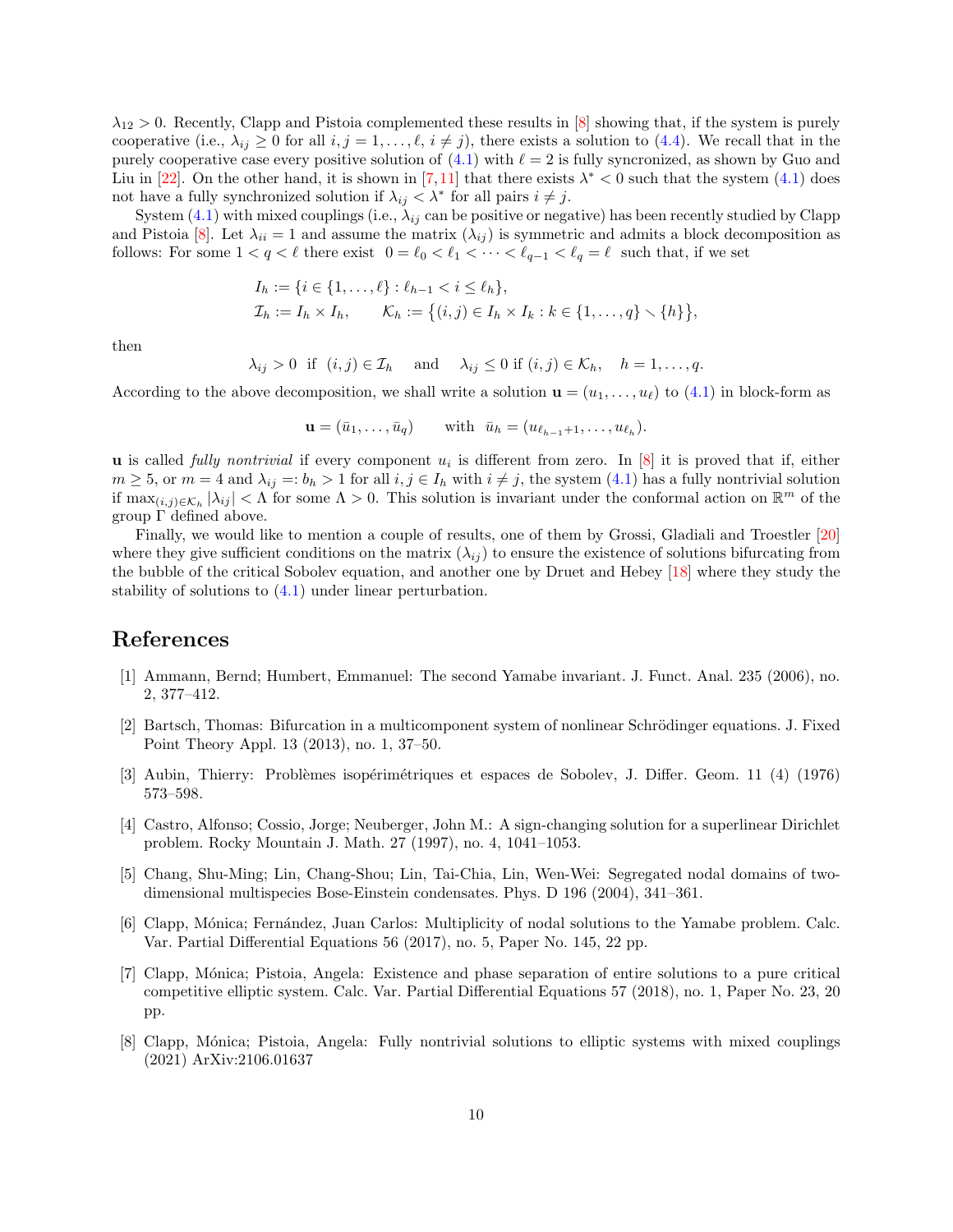- <span id="page-10-3"></span><span id="page-10-0"></span>[9] Clapp, M´onica; Pistoia, Angela; Tavares, Hugo: Yamabe systems, optimal partitions and nodal solutions to the Yamabe equation. Preprint 2021, arXiv:2106.00579.
- [10] Clapp, Mónica; Saldaña, Alberto; Szulkin, Andrzej: Phase separation, optimal partitions and nodal solutions to the Yamabe equation on the sphere. International Mathematics Research Notices 2021 (2021), no. 5, 3633–3652.
- <span id="page-10-6"></span><span id="page-10-1"></span>[11] Clapp, Mónica; Szulkin, Andrzej: A simple variational approach to weakly coupled competitive elliptic systems. Nonlinear Differential Equations and Applications NoDEA 26:26 (2019), 21 pp.
- <span id="page-10-2"></span>[12] Conti, Monica; Terracini, Susanna; Verzini, Gianmaria: Nehari's problem and competing species systems. Ann. Inst. H. Poincaré Anal. Non Linéaire 19 (2002), no. 6, 871–888.
- <span id="page-10-15"></span>[13] Conti, Monica; Terracini, Susanna; Verzini, Gianmaria: A variational problem for the spatial segregation of reaction-diffusion systems. Indiana Univ. Math. J. 54 (2005), no. 3, 779–815.
- [14] Chen, Zhijie; Zou, Wenming: Positive least energy solutions and phase separation for coupled Schrödinger equations with critical exponent: higher dimensional case. Calc. Var. Partial Differential Equations 52 (2015), no. 1-2, 423-467.
- <span id="page-10-11"></span>[15] del Pino, Manuel; Musso, Monica; Pacard, Frank; Pistoia, Angela: Large energy entire solutions for the Yamabe equation. J. Differential Equations 251 (9) (2011) 2568–2597.
- <span id="page-10-12"></span>[16] del Pino, Manuel; Musso, Monica; Pacard, Frank; Pistoia, Angela: Torus action on Sn and sign-changing solutions for conformally invariant equations. Ann. Sc. Norm. Super. Pisa Cl. Sci. (5) 12 (1) (2013) 209– 237.
- <span id="page-10-10"></span>[17] Ding, Wei Yue: On a conformally invariant elliptic equation on  $\mathbb{R}^n$ . Comm. Math. Phys. 107 (1986), no. 2, 331–335.
- <span id="page-10-18"></span>[18] Druet, Olivier; Hebey, Emmanuel: Stability for strongly coupled critical elliptic systems in a fully inhomogeneous medium. Anal. PDE 2 (2009), no. 3, 305–359.
- <span id="page-10-13"></span>[19] Fern´andez, Juan Carlos; Petean, Jimmy: Low energy nodal solutions to the Yamabe equation. J. Differential Equations 268 (2020), no. 11, 6576–6597.
- <span id="page-10-17"></span>[20] Gladiali, Francesca; Grossi, Massimo; Troestler, Christophe: A non-variational system involving the critical Sobolev exponent. The radial case. J. Anal. Math. 138 (2019), no. 2, 643–671.
- <span id="page-10-14"></span>[21] Guo, Yuxia; Li, Bo; Wei, Juncheng: Entire nonradial solutions for non-cooperative coupled elliptic system with critical exponents in  $\mathbb{R}^3$ . J. Differential Equations 256 (2014), no. 10, 3463-3495.
- <span id="page-10-16"></span>[22] Guo, Yuxia; Liu, Jiaquan: Liouville type theorems for positive solutions of elliptic system in  $\mathbb{R}^n$ . Comm. Partial Differential Equations 33 (2008), no. 1–3, 263–284.
- <span id="page-10-8"></span><span id="page-10-4"></span>[23] Hebey, E.: Introduction à l'analyse non linéaire sur les variétés. Diderot, Paris, 1997.
- [24] Hebey, Emmanuel; Vaugon, Michel: Sobolev spaces in the presence of symmetries. J. Math. Pures Appl. (9) 76 (1997), no. 10, 859–881.
- <span id="page-10-9"></span>[25] Obata, Morio: The conjectures on conformal transformations of Riemannian manifolds. J. Differential Geometry 6 (1971/72), 247–258.
- <span id="page-10-7"></span><span id="page-10-5"></span>[26] Palais, Richard S.: The principle of symmetric criticality. Comm. Math. Phys. 69 (1979), no. 1, 19–30.
- [27] Struwe, Michael: Variational methods. Applications to nonlinear partial differential equations and Hamiltonian systems. Second edition. Ergebnisse der Mathematik und ihrer Grenzgebiete, 34. Springer-Verlag, Berlin, 1996.